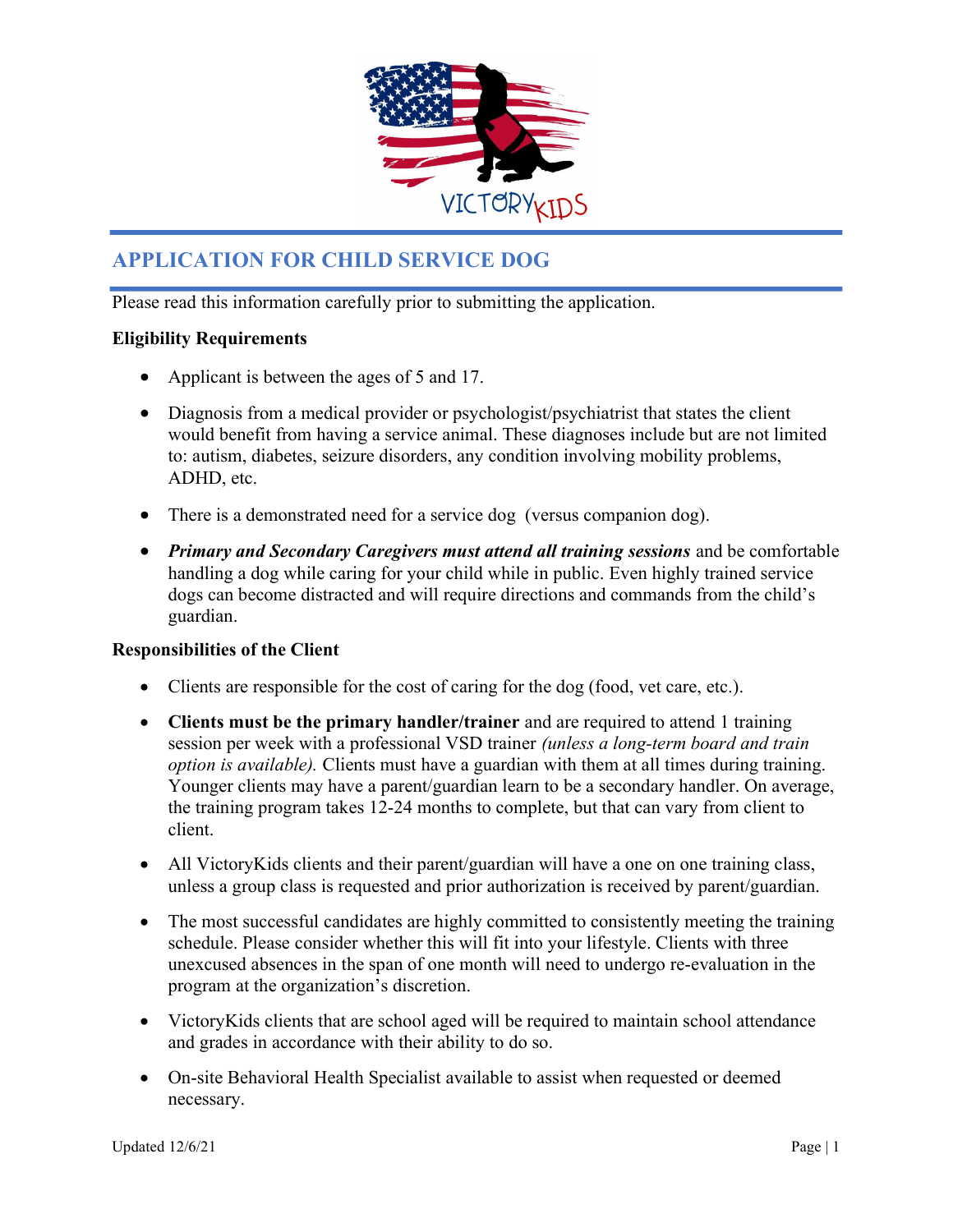

 Once a client's service dog has passed all of the tests required by the ADA, they will also need to re-certify every 1 year by taking a renewal test with one of our certified instructors.

## Application Requirements

- All application documents and acknowledgements completed and signed
- Documentation of a diagnosis from a medical provider or psychologist/psychiatrist that would benefit from having a service animal. These diagnoses include but are not limited to: autism, diabetes, any condition involving mobility problems, ADHD, etc.
- Medical statement of allergies (if requesting a hypoallergenic breed)
- Three statements describing the applicant's diagnoses, challenges, and needs from extended family members, current service providers, teachers, or friends of the family
- If possible, a statement from the child expressing what a service dog means to them
- If there are other pets living in the home(s), include current vaccination records

### A 15-20 minute video

- Introducing all members of the residence, house and home environment including the yard
- Showing how the applicant interacts with a dog. It is important for us to see the applicant's current behavior around dogs. The dog in the video may belong to a neighbor, friend or relative, but if you have dogs in the home, they must be included in the video also
- Showing the applicant in a variety of settings to exhibit a variety of behaviors and/or moods: engaging in preferred and non-preferred activities, experiencing transitions, communicating wants and needs, and a meltdown. It is vital that the trainers are familiar with each applicant's specific behaviors in order to be able to properly determine the appropriate training curriculum and make the best possible match. All questionnaires, charts and signed acknowledgements

### Service Dogs

According to Assistance Dogs International a service dog is defined as "a dog that works for individuals with disabilities other than blindness or deafness. Service dogs are trained to perform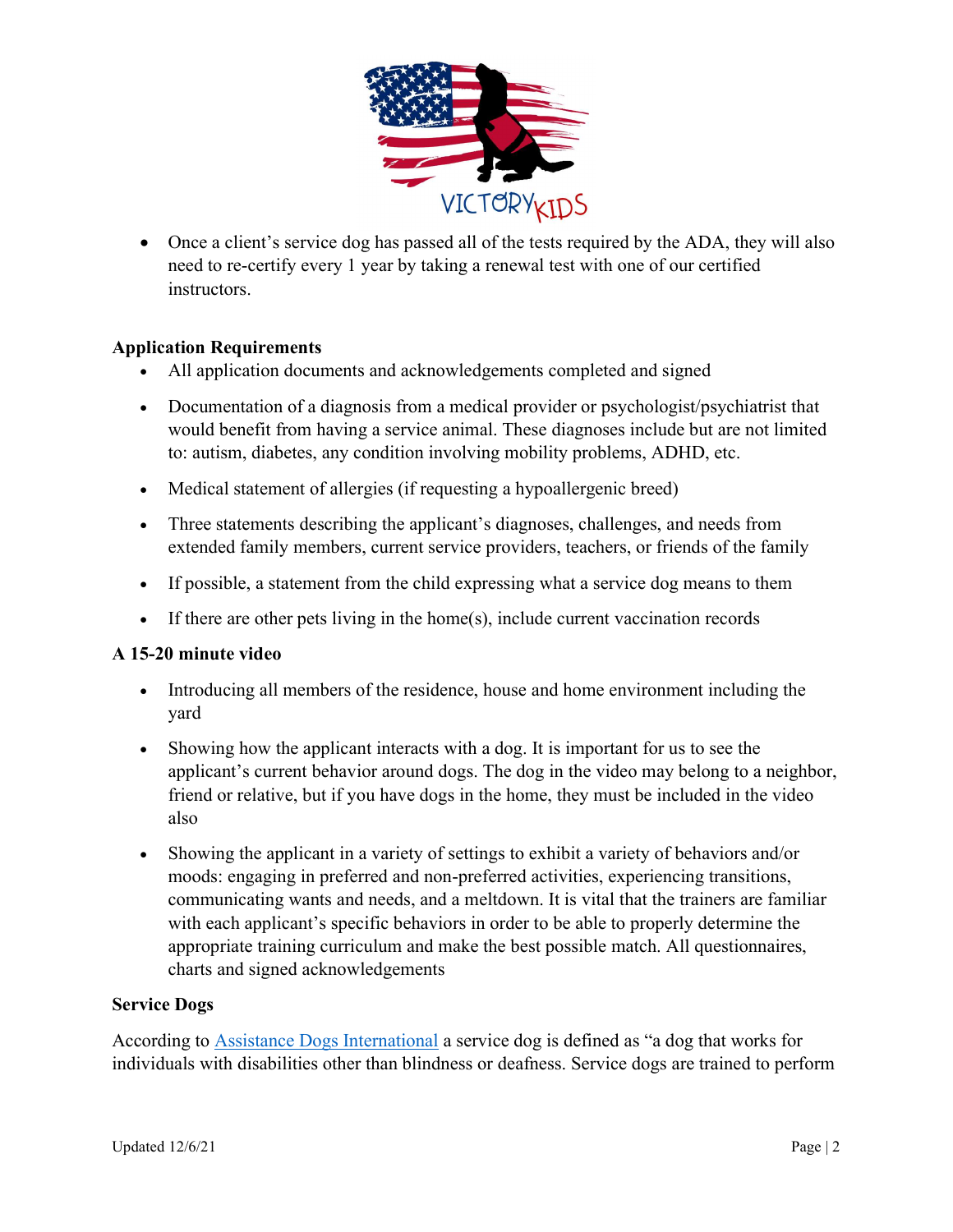

a wide variety of tasks including but not limited to; pulling a wheelchair, bracing, retrieving, alerting to a medical crisis, and providing assistance in a medical crisis."

## Please read the FAQs and Support page for additional information.

### Dog Disclaimer

- To ensure that the dogs brought into the Victory Service Dogs program are of the highest quality, dogs that do not fit the VSD requirements will NOT be accepted.
- Proof of all vaccinations is required, including Rabies and Bordetella.
- The best dogs usually show high intelligence, have a friendly disposition, a calm demeanor, and a strong work drive. The breeds recommended by the ADI for our service training are; Labrador Retrievers, Golden Retrievers, Standard Poodles (and occasionally Golden Doodles, Labradoodles and Sheepadoodles). We currently ONLY ACCEPT Golden Retrievers, Labrador Retrievers and Standard Poodles younger than 1 year old. The above mentioned poodle mixes may be accepted on a case-by-case basis.
- All dogs are subject to Assessment and Temperament testing before acceptance into the VSD program. Any dogs with aggressive behavior or a history of biting will NOT be admitted into the program. This is to protect you as our client, the general public, and our reputation as an organization.
- PLEASE NOTE: Clients may only have 2 dogs total (including service dog) living in their home. You may not add any other dogs to your residence once you've begun training and your dog passes certification as a service dog. Only once your service dog retires may you add another dog into your home. This is a non-negotiable rule and if it is broken, you may not continue with Victory Service Dogs.

Victory Service Dogs Inc. does not discriminate based on race, color, creed, national origin, sex, age, religion, marital status, sexual orientation, gender identity or expression, HIV/AIDS status, or physical or mental disability for the purpose of service, employment, membership, volunteering, or leadership.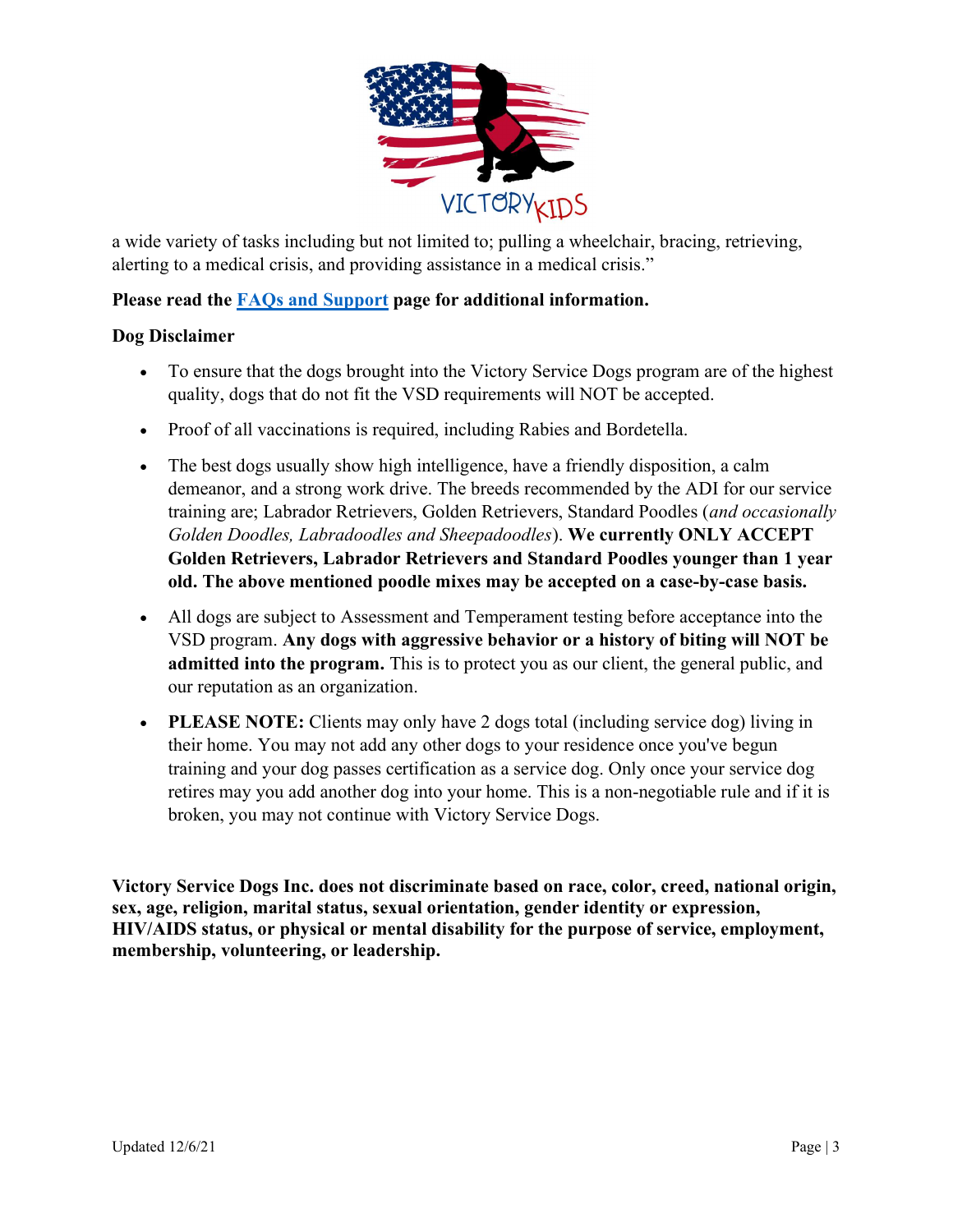

In order to be considered for the program, please use the following checklist for the required paperwork. The following items must be completed and verified by VSD before your application will be accepted.

 $\Box$  Completed Enrollment Application

 $\Box$  Non-refundable \$75 Application Fee (please attach a check – payable to Victory Service Dogs, or proof of payment via PayPal receipt printout from our website's online donation)

 $\Box$  Medical recommendation from a doctor or mental health professional requesting the need for service dog (have provider send directly to Victory Service Dogs)

\*This letter requires the client's full name, the doctor or mental health professional's contact information (clinic name, address, signature, contact information).

□ 15-20 Video (please email)

## Application and Supporting Documents can be dropped off or mailed to:

Victory Service Dogs 770 Wooten Rd. Suite 103 Colorado Springs, CO 80915. email: victoryservicedogsinc@gmail.com

Application materials are confidential. Your written application and supplemental materials are considered the property of Victory Service Dogs, Inc.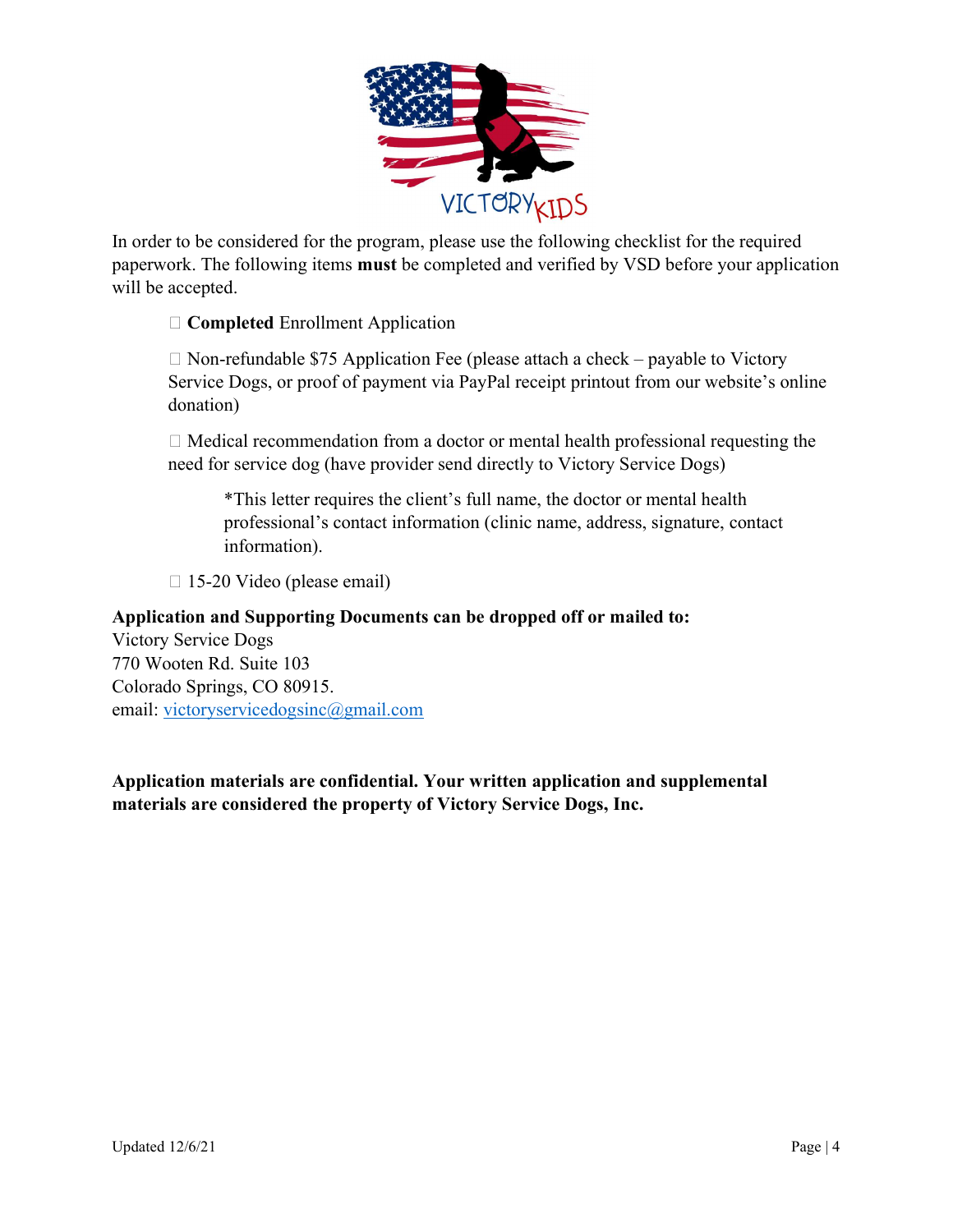

## SECTION 1 – BIOGRAPHICAL INFORMATION

| <b>Child Applicant Information</b>                                                                                                                                                                                                   |                   |  |
|--------------------------------------------------------------------------------------------------------------------------------------------------------------------------------------------------------------------------------------|-------------------|--|
|                                                                                                                                                                                                                                      |                   |  |
|                                                                                                                                                                                                                                      |                   |  |
|                                                                                                                                                                                                                                      |                   |  |
|                                                                                                                                                                                                                                      |                   |  |
| <b>Caregiver Information</b>                                                                                                                                                                                                         |                   |  |
| <b>Primary Caregiver</b>                                                                                                                                                                                                             |                   |  |
|                                                                                                                                                                                                                                      |                   |  |
|                                                                                                                                                                                                                                      |                   |  |
|                                                                                                                                                                                                                                      |                   |  |
|                                                                                                                                                                                                                                      |                   |  |
| What type of home do you reside in (circle one)? House Apartment Other: _________                                                                                                                                                    |                   |  |
| Does the Primary Caregiver work outside the home?                                                                                                                                                                                    | $\mathbf{Y}$<br>N |  |
|                                                                                                                                                                                                                                      |                   |  |
|                                                                                                                                                                                                                                      |                   |  |
| Email: Note a service a service of the service of the service of the service of the service of the service of the service of the service of the service of the service of the service of the service of the service of the ser       |                   |  |
| <b>Secondary Caregiver</b>                                                                                                                                                                                                           |                   |  |
|                                                                                                                                                                                                                                      |                   |  |
| Address: <u>example and the contract of the contract of the contract of the contract of the contract of the contract of the contract of the contract of the contract of the contract of the contract of the contract of the cont</u> |                   |  |
|                                                                                                                                                                                                                                      |                   |  |
| What type of home do you reside in (circle one)? House Apartment Other:                                                                                                                                                              |                   |  |
| Does the Secondary Caregiver work outside the home? Y                                                                                                                                                                                | N                 |  |
| Occupation:                                                                                                                                                                                                                          |                   |  |
|                                                                                                                                                                                                                                      |                   |  |
|                                                                                                                                                                                                                                      |                   |  |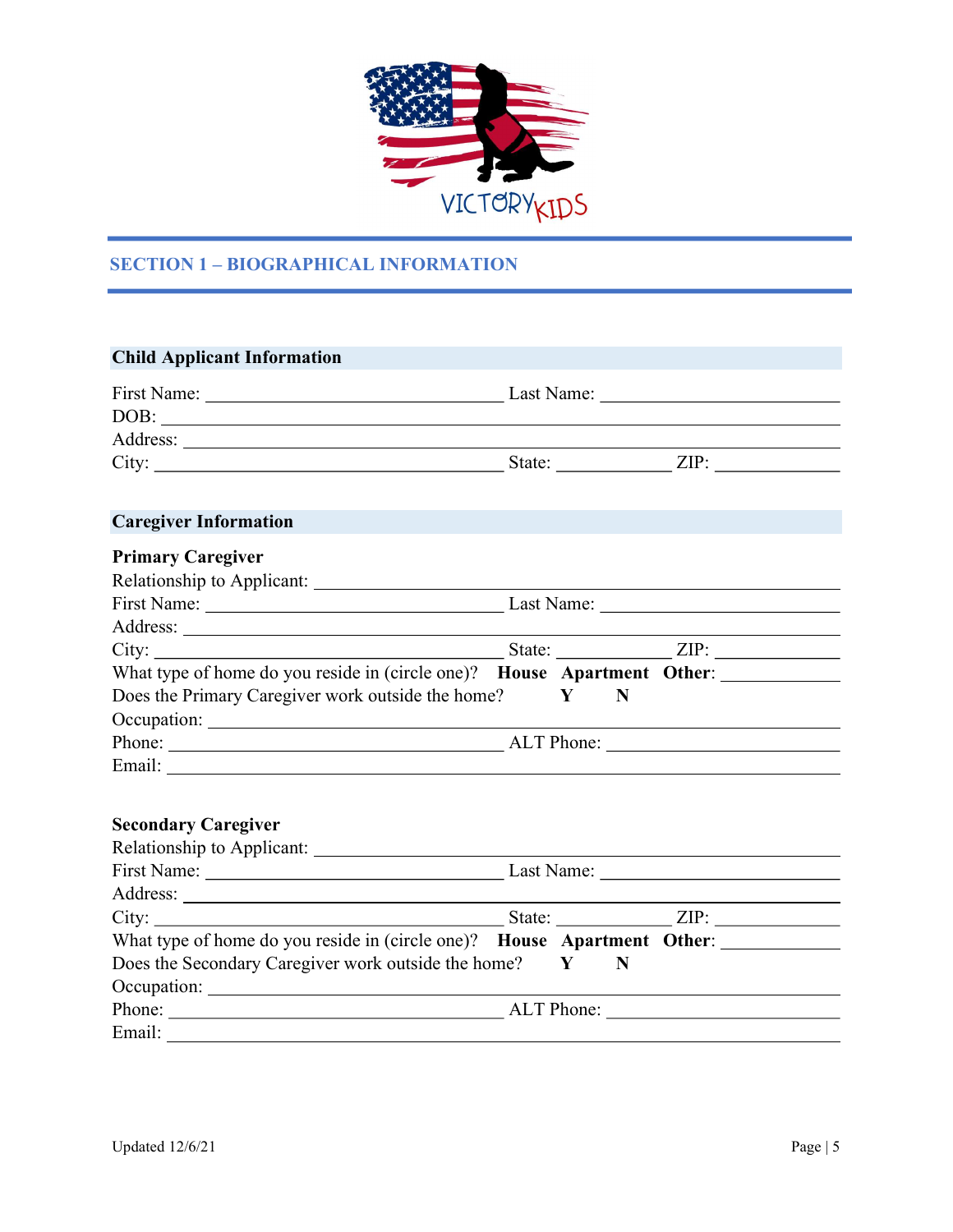

| <b>Emergency Contact</b>                                                         |  |
|----------------------------------------------------------------------------------|--|
| <b>Emergency Contact 1</b>                                                       |  |
|                                                                                  |  |
| <b>Emergency Contact 2</b>                                                       |  |
|                                                                                  |  |
|                                                                                  |  |
| Physician                                                                        |  |
| May we contact? $Y \t N$                                                         |  |
|                                                                                  |  |
|                                                                                  |  |
|                                                                                  |  |
| City: $\frac{1}{\sqrt{2}}$ State: $\frac{1}{\sqrt{2}}$ Zip: $\frac{1}{\sqrt{2}}$ |  |
|                                                                                  |  |
| If Applicable                                                                    |  |
| <b>Physical Therapist</b>                                                        |  |
| May we contact? $Y$<br>N                                                         |  |
|                                                                                  |  |
|                                                                                  |  |
|                                                                                  |  |
| City: <u>City:</u> State: <u>State:</u> City:                                    |  |
|                                                                                  |  |
| <b>Occupational Therapist</b>                                                    |  |
| May we contact? $Y$<br>N                                                         |  |
|                                                                                  |  |
| Phone:                                                                           |  |
| Address: <u>New York: Address:</u>                                               |  |
| City: <u>City:</u> State: <u>City:</u> State: <u>City:</u> City:                 |  |
| Veterinarian (if there are pets in the home)                                     |  |
| May we contact?<br>Y<br>N                                                        |  |
| Name: Name:                                                                      |  |
| Phone:                                                                           |  |
|                                                                                  |  |
|                                                                                  |  |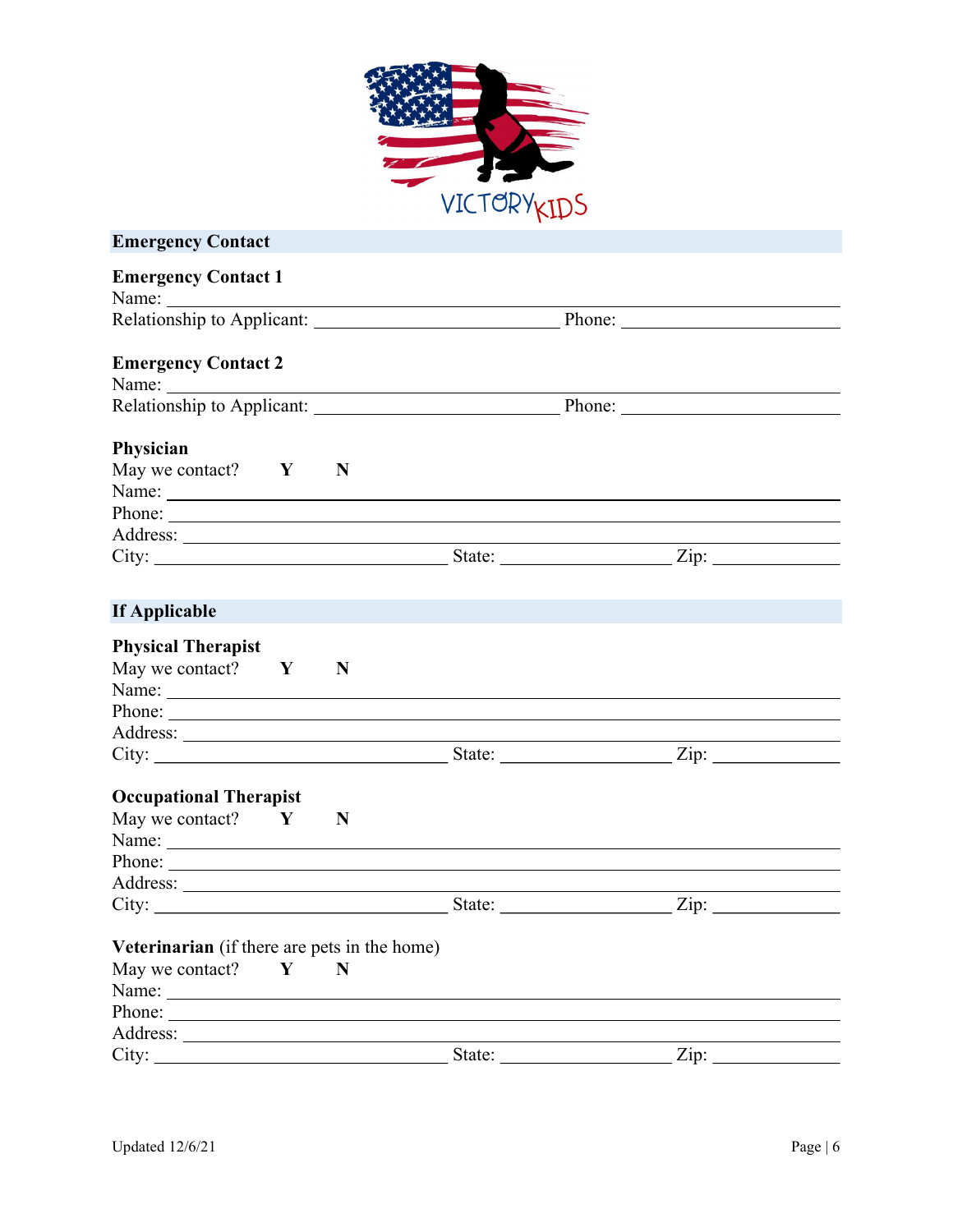

<u> 1989 - Johann John Stein, marwolaethau (b. 1989)</u>

## **SECTION 2 - DISABILITY INFORMATION**

What is the primary diagnosis?

Additional diagnosis?

Are there restrictions or precautions as a result of their diagnosis?

What are their limitations?

How does this affect their daily living skills?

What type of medical treatment are they currently receiving?

What medications are they taking and what are they for?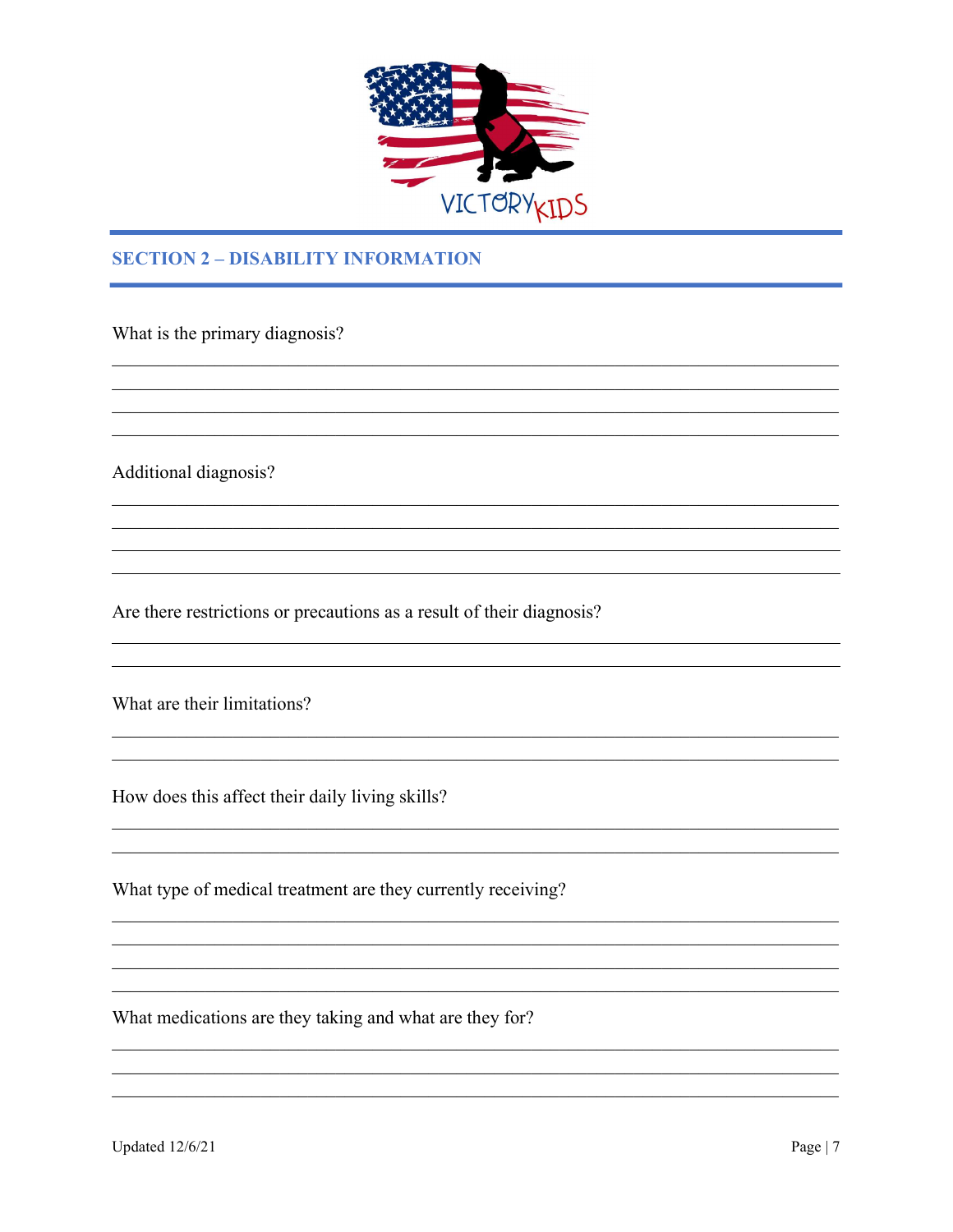

What types of adaptive equipment does your child use (ie. Wheelchair, hearing aid)?

| Does the applicant attend school? $Y$<br>N                                                                                                                                   |
|------------------------------------------------------------------------------------------------------------------------------------------------------------------------------|
| If no, why not?                                                                                                                                                              |
|                                                                                                                                                                              |
|                                                                                                                                                                              |
| Does the applicant have a one-on-one aide at school? $Y$<br>N                                                                                                                |
| Is the applicant or will the applicant be mainstreamed at school, attend special education classes,<br>or some other program? Please explain:                                |
|                                                                                                                                                                              |
|                                                                                                                                                                              |
| Are you aware of any service dogs working in the school the applicant attends or will attend?<br>Y<br>N                                                                      |
| If yes, what is the nature of the dog's service?                                                                                                                             |
|                                                                                                                                                                              |
| Does the applicant receive center-based or in-home therapy? $\mathbf{Y}$<br>$\mathbf N$<br>If yes, how many therapists work with your child? _______________________________ |
| How many days a week?                                                                                                                                                        |
| Please list all therapies:                                                                                                                                                   |
|                                                                                                                                                                              |
|                                                                                                                                                                              |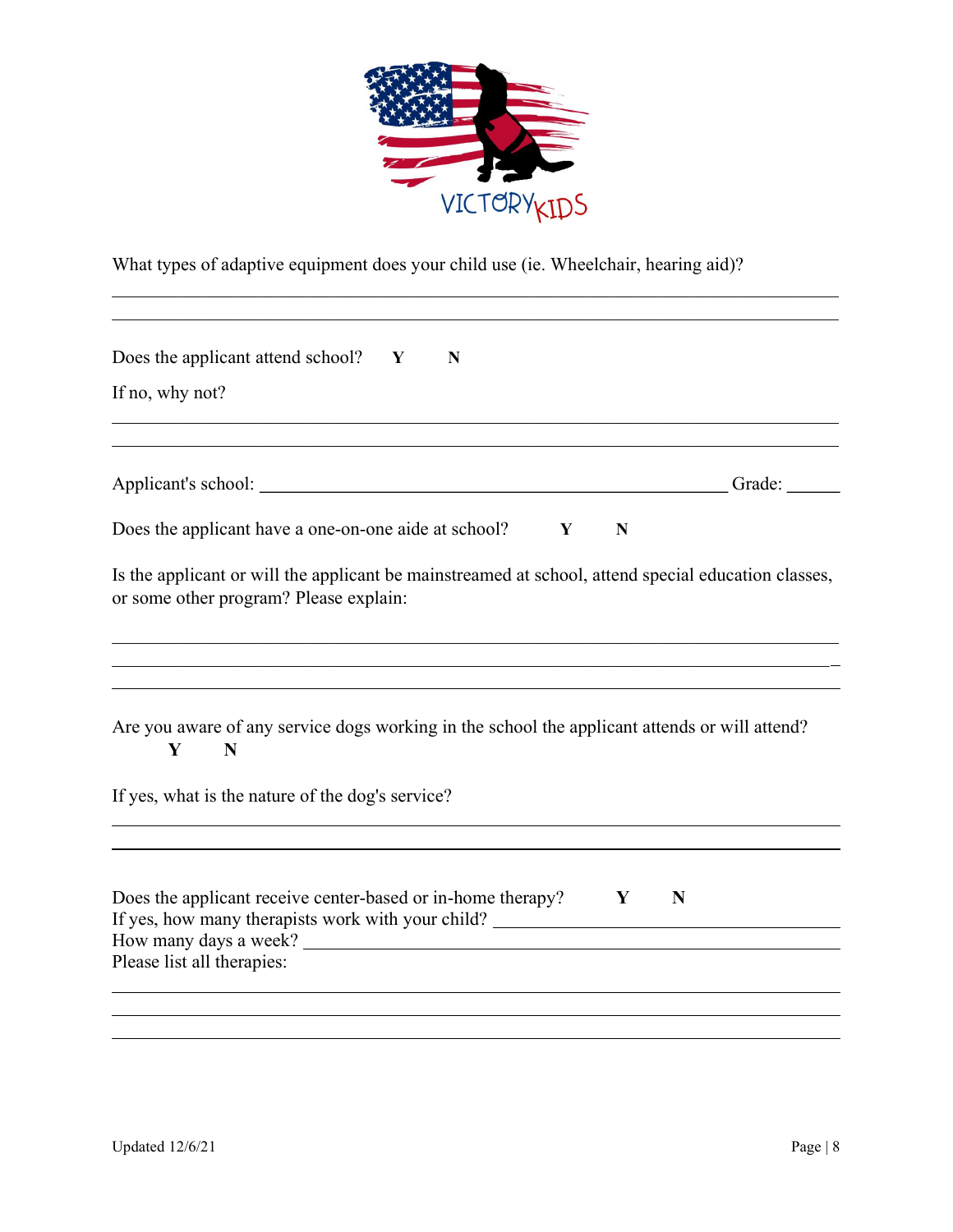

#### Behavior

Please rate the following behaviors relevant to the applicant. Please use the following scale:  $1 = Not$  at all  $4 = Very$  Problematic

| <b>Behavior Rating</b> |  |
|------------------------|--|
|------------------------|--|

| <b>Behavior</b>                                                     |                | Rating |   |
|---------------------------------------------------------------------|----------------|--------|---|
| Acts impulsively or carelessly, without regard for consequences     | $\overline{2}$ | 3      | 4 |
| Hits or hurts others                                                |                |        |   |
| Damages or breaks things that belong to others                      |                |        |   |
| Screams or yells                                                    |                |        |   |
| Has sudden mood changes; demonstrates mood swings                   |                |        |   |
| Has temper tantrums or meltdowns                                    |                |        |   |
| Has a low frustration tolerance; becomes easily angered or upset    |                |        |   |
| Cries easily with minor provocation                                 |                |        |   |
| Is overly quiet, shy, or withdrawn                                  |                |        |   |
| Is underactive or lacking in energy; sedentary                      |                |        |   |
| Expresses worry about many things                                   |                |        |   |
| Engages in compulsive behaviors; repeats certain acts over and over |                |        |   |
| Is overly concerned with making mistakes; is a perfectionist        |                |        |   |
| Has toileting accidents                                             |                |        |   |
| Hits or hurts him/herself                                           |                |        |   |
| Laughs or giggles at inappropriate times                            |                |        |   |
| Becomes upset if routines are changed                               |                |        |   |
| Asks the same questions over and over                               |                |        |   |
| Engages in unusual mannerisms such as hand-flapping or spinning     |                |        |   |
| Has to play or do things in the same exact way each time            |                |        |   |
| Has difficulty calming him/herself down when upset or excited       |                |        |   |
| Runs away from caregivers                                           |                |        |   |
| Demonstrates hyperactive behaviors                                  |                |        |   |
| Demonstrates aggressive behavior                                    |                |        |   |

Are there other behaviors we should be aware of?

How often does a typical meltdown occur?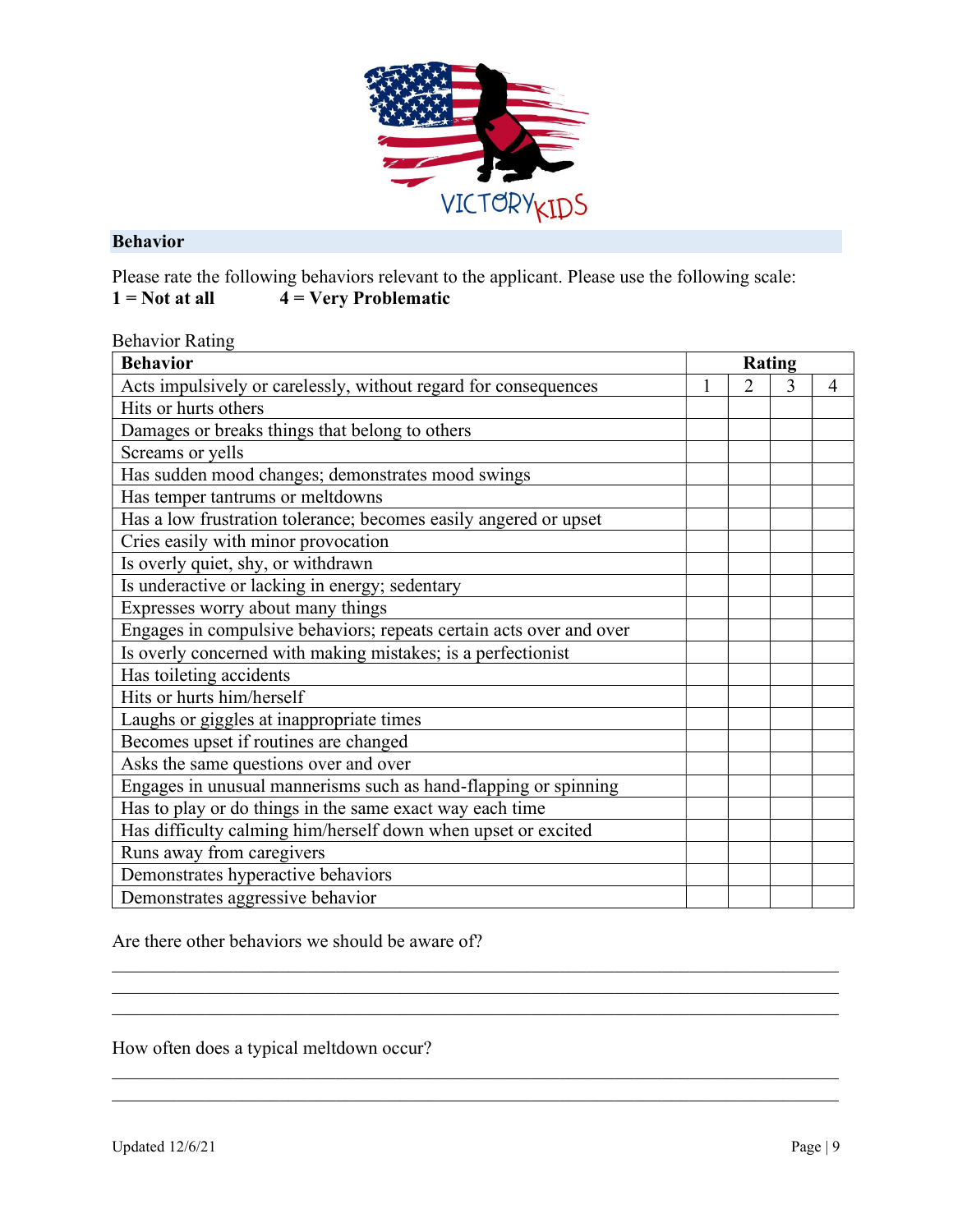

How long does it take the applicant to recover?

| What are some common triggers? |                       |                                                                                           |   |   |   |  |
|--------------------------------|-----------------------|-------------------------------------------------------------------------------------------|---|---|---|--|
| Is the applicant:              | <b>Verbal</b>         | Nonverbal                                                                                 |   |   |   |  |
| Sound<br>Other:                | Sight<br><b>Touch</b> | Does the applicant: Have any sensory sensitivities? Circle all that apply<br><b>Smell</b> |   |   |   |  |
|                                |                       | Demonstrate impairments in eye contact and/or body language?                              |   | Y | N |  |
|                                |                       | Demonstrate the repetitive use of language or echolalia?                                  | Y | N |   |  |
|                                |                       | Share enjoyment, interests, or achievements with others? Y                                |   | N |   |  |
|                                |                       |                                                                                           |   |   |   |  |

What are high motivators for your child?

 $\mathcal{L}_\text{max}$  and  $\mathcal{L}_\text{max}$  and  $\mathcal{L}_\text{max}$  and  $\mathcal{L}_\text{max}$ 

 $\overline{a}$ 

l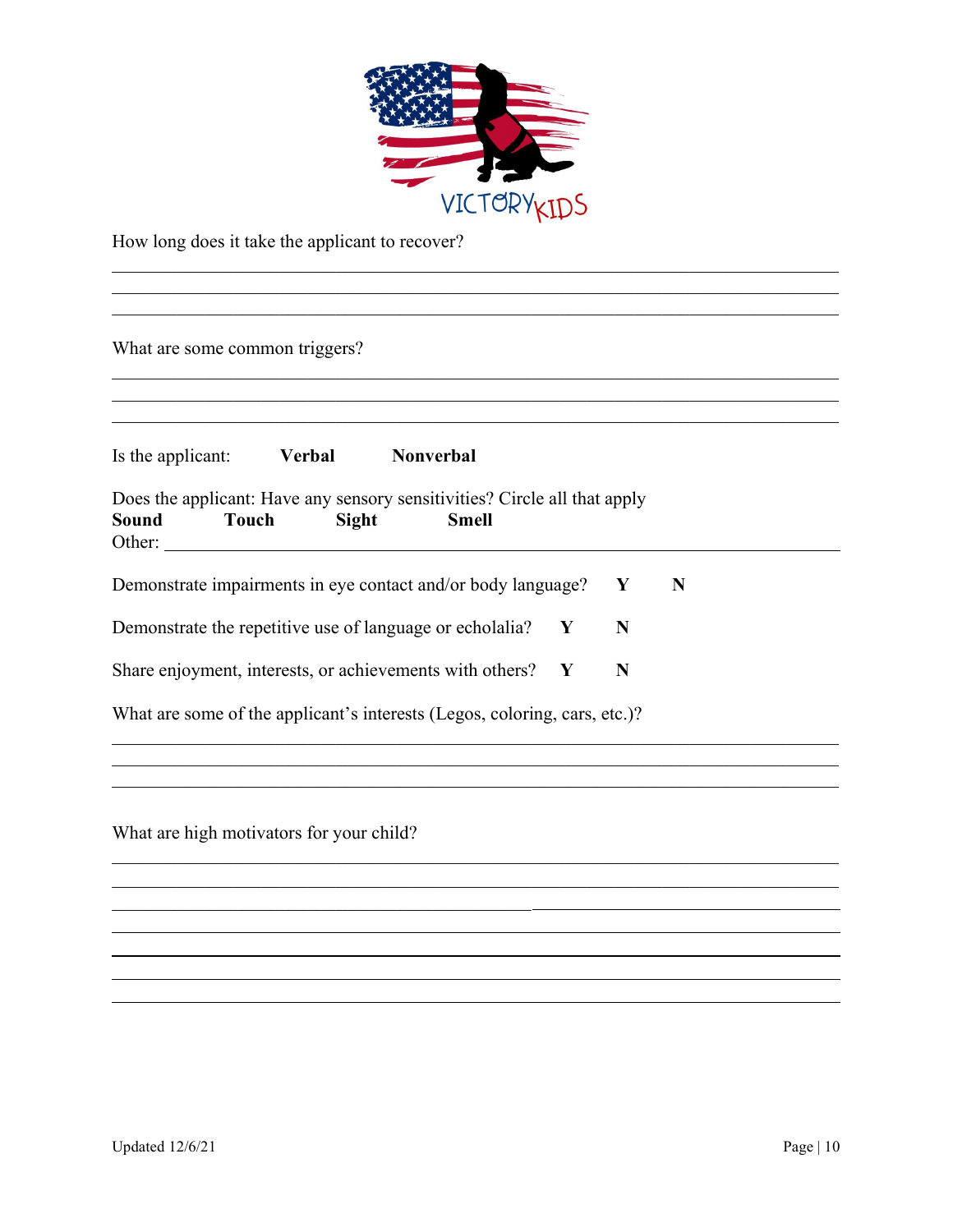

## SECTION 3 – EMPLOYMENT OR VOLUNTEER ACTIVITIES

| For children ages $16 - 18$ years                                   |   |                               |
|---------------------------------------------------------------------|---|-------------------------------|
| Are they employed or engage in volunteer activities? $\mathbf{Y}$   | N |                               |
| <b>Employer or Volunteer Supervisor</b>                             |   |                               |
| May we contact? $Y \t N$                                            |   |                               |
|                                                                     |   |                               |
| Phone:                                                              |   |                               |
|                                                                     |   |                               |
|                                                                     |   |                               |
|                                                                     |   |                               |
| Do they have a case with The Bureau of Vocational Rehabilitation? Y |   | N                             |
|                                                                     |   |                               |
| Phone:                                                              |   |                               |
|                                                                     |   |                               |
|                                                                     |   | State: $\angle$ Zip: $\angle$ |
|                                                                     |   |                               |

## SECTION 4 – HOME ENVIRONMENT

Please provide the name(s) and ages of people living in the same residence with the client:

| Name: | Age:    | Relationship: |
|-------|---------|---------------|
| Name: | Age:    | Relationship: |
| Name: | Age:    | Relationship: |
| Name: | $A$ ge: | Relationship: |

If there are other children in the home, what do they think of this child having their own dog? It is often necessary to have the child be the primary caregiver of the dog to encourage and maintain bonding. The child will be the only one to give the dog attention, treats, and play with the dog. Is this something you are prepared to deal with?  $Y \t N$ 

In addition, having a dog is sometimes very much like having another child. Are you able to handle the additional responsibility?  $Y \t N$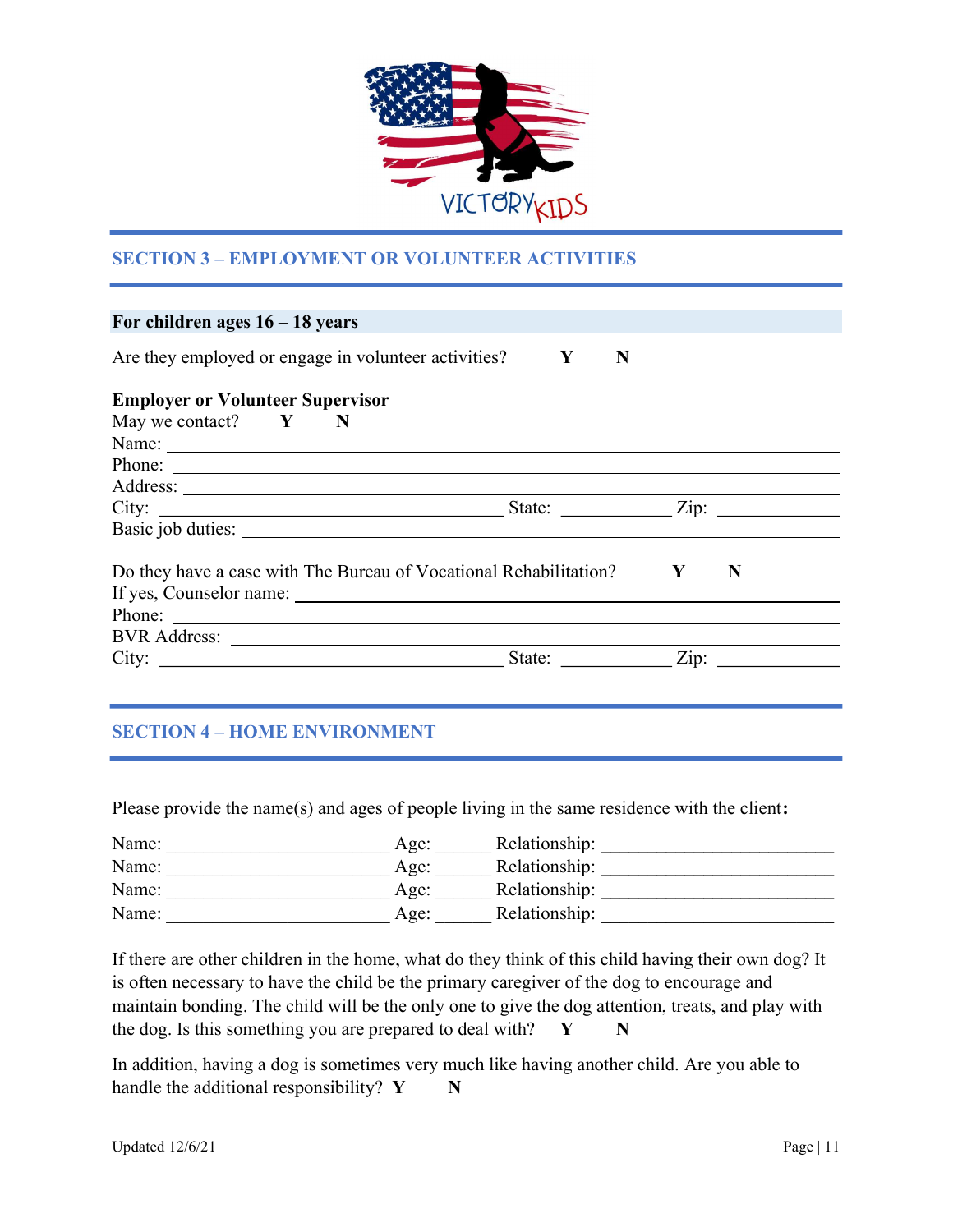

#### Home Pet(s)

l l

VSD does not allow a program participant to have more than two dogs total (including the service dog) in any given residence. If you have more than two dogs at this time, please contact VSD.

\*Every animal in the home must be assessed prior to acceptance into the program.

| How many pets are currently in your residence? |  |                            |
|------------------------------------------------|--|----------------------------|
| Name and Gender:                               |  | Type/Breed and Age:        |
| Name and Gender:                               |  | Type/Breed and Age: ______ |
| Fenced backyard:                               |  |                            |

If "no" fenced yard, explain location for exercise:

Who is the primary caregiver of family pet(s) (if applicable):

Does anyone in your residence have any concern(s) of having a service animal in your/his/her home? Does he/she not want to have a dog in the house? If so, please explain.

 $\mathcal{L}_\mathcal{L} = \{ \mathcal{L}_\mathcal{L} = \{ \mathcal{L}_\mathcal{L} = \{ \mathcal{L}_\mathcal{L} = \{ \mathcal{L}_\mathcal{L} = \{ \mathcal{L}_\mathcal{L} = \{ \mathcal{L}_\mathcal{L} = \{ \mathcal{L}_\mathcal{L} = \{ \mathcal{L}_\mathcal{L} = \{ \mathcal{L}_\mathcal{L} = \{ \mathcal{L}_\mathcal{L} = \{ \mathcal{L}_\mathcal{L} = \{ \mathcal{L}_\mathcal{L} = \{ \mathcal{L}_\mathcal{L} = \{ \mathcal{L}_\mathcal{$ 

 $\mathcal{L}_\mathcal{L} = \mathcal{L}_\mathcal{L} = \mathcal{L}_\mathcal{L} = \mathcal{L}_\mathcal{L} = \mathcal{L}_\mathcal{L} = \mathcal{L}_\mathcal{L} = \mathcal{L}_\mathcal{L} = \mathcal{L}_\mathcal{L} = \mathcal{L}_\mathcal{L} = \mathcal{L}_\mathcal{L} = \mathcal{L}_\mathcal{L} = \mathcal{L}_\mathcal{L} = \mathcal{L}_\mathcal{L} = \mathcal{L}_\mathcal{L} = \mathcal{L}_\mathcal{L} = \mathcal{L}_\mathcal{L} = \mathcal{L}_\mathcal{L}$  $\_$ 

Do you or anyone who resides with you (if applicable) have a fear or severe dislike of dogs?

### Yes No

Do any of your current dogs exhibit behavioral issues? Behavioral issues include, but are not limited to: aggression (toward people or other animals), excessive barking/howling, resource guarding, etc... Yes No

Would you like to have your own dog evaluated to be a service dog?  $Yes$  No \*must be less than 1 year old and be one of the accepted breeds (Golden Retriever, Labrador Retriever, or Standard Poodle)

If yes, please provide the following information about your dog:

| <b>Breed</b> | Age/DOB | eight<br>W |
|--------------|---------|------------|
|--------------|---------|------------|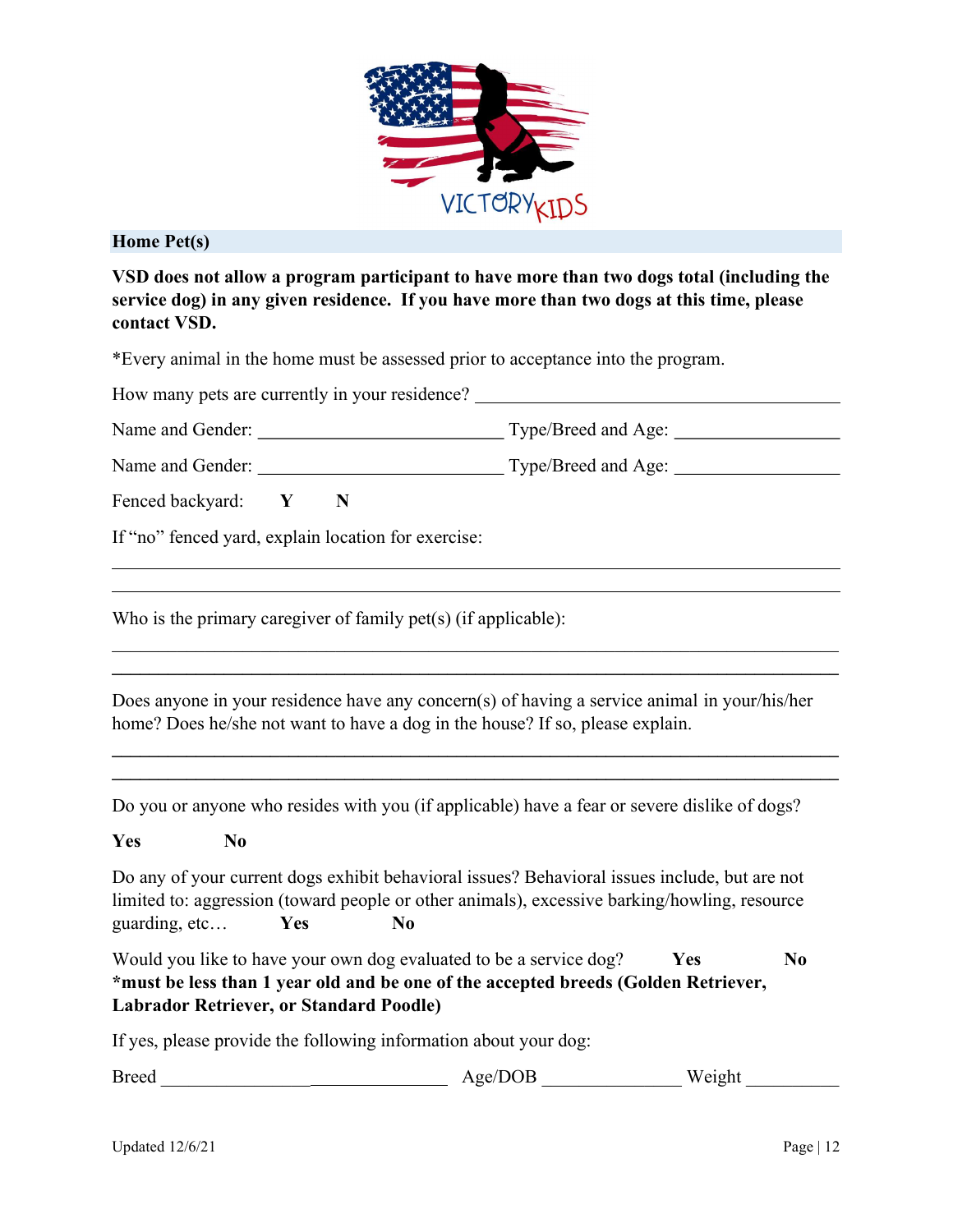

| ATC I OK IKIDS                                                                                                                                                                                                               |
|------------------------------------------------------------------------------------------------------------------------------------------------------------------------------------------------------------------------------|
| <b>Service Dog Care and Expectations</b>                                                                                                                                                                                     |
| Can you afford a dog (food, grooming, medical bills)?<br>Y<br>N<br>Is the child independently able to handle the service dog?<br>Y<br>N<br>If not, who will handle the dog for them?<br>Can the child feed the dog? $Y$<br>N |
| Can they participate in grooming the dog?<br>$\mathbf{Y}$<br>N<br>If you answered no to any of the above questions, who will assist them in the daily care of the<br>dog?                                                    |
| What tasks do you think a service dog could do to make your child more independent?                                                                                                                                          |
| Do you want this dog to go to school with the child?<br>Y<br>N<br>If so, have you discussed with teachers or school administrators?<br>N<br>Y<br>What was their response?                                                    |
| What are the major challenges you experience as a primary caregiver of an individual with<br>special needs?                                                                                                                  |
| What are the challenges other family members experience?                                                                                                                                                                     |
|                                                                                                                                                                                                                              |

How will a service dog change your life and that of other family members?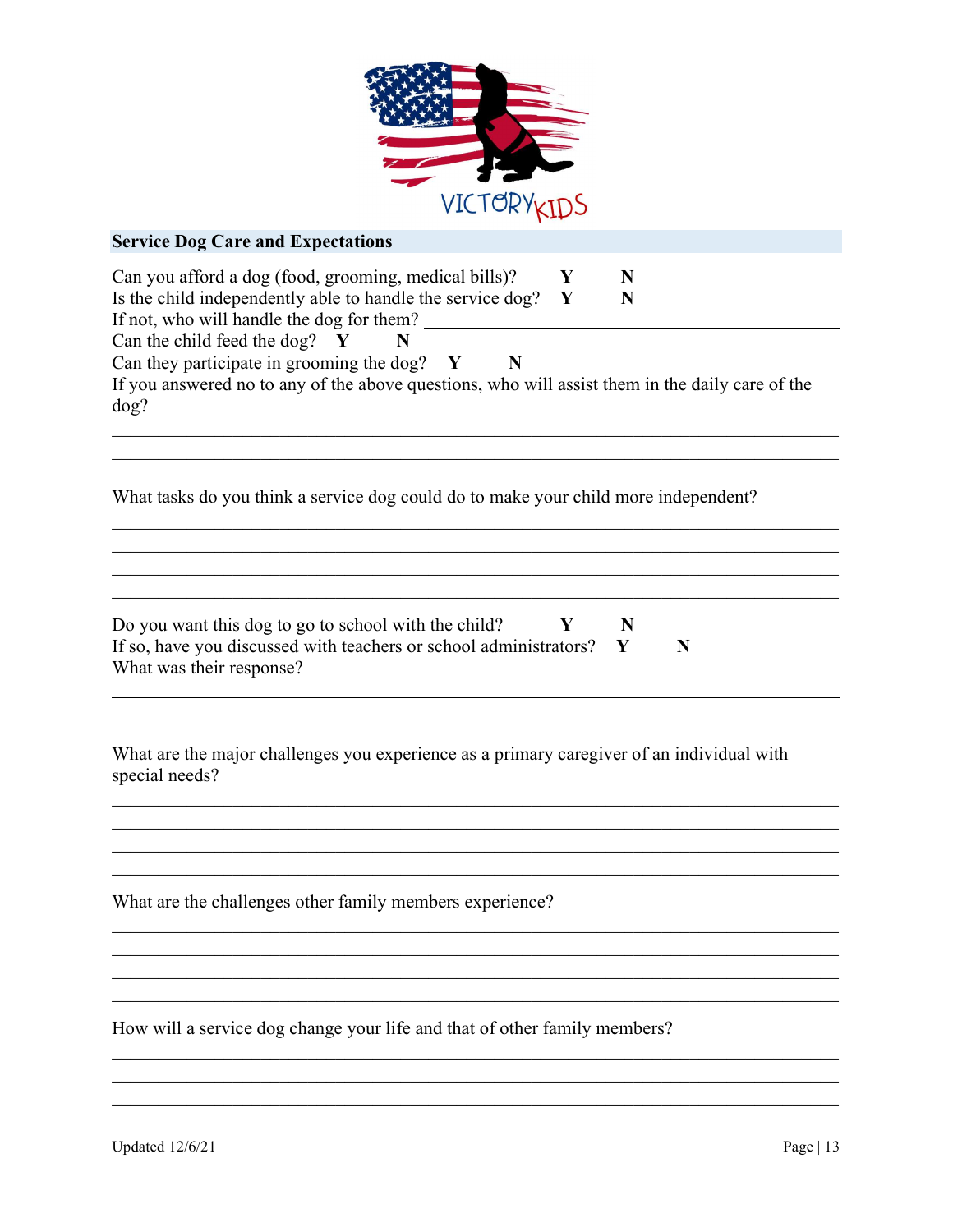

In what ways do you think a service dog might enhance the life of your applicant with special needs?

<u> 1989 - Johann Stoff, amerikansk politiker (d. 1989)</u>

Primary Caregiver: Briefly, what are your expectations for a service dog?

Secondary Caregiver: What are your expectations?

What concerns or reservations do you have with respect to owning a service dog?

Is there anything we have not asked that you feel is important for us to know about you, your applicant, or your family?

What are some of the applicant's strengths?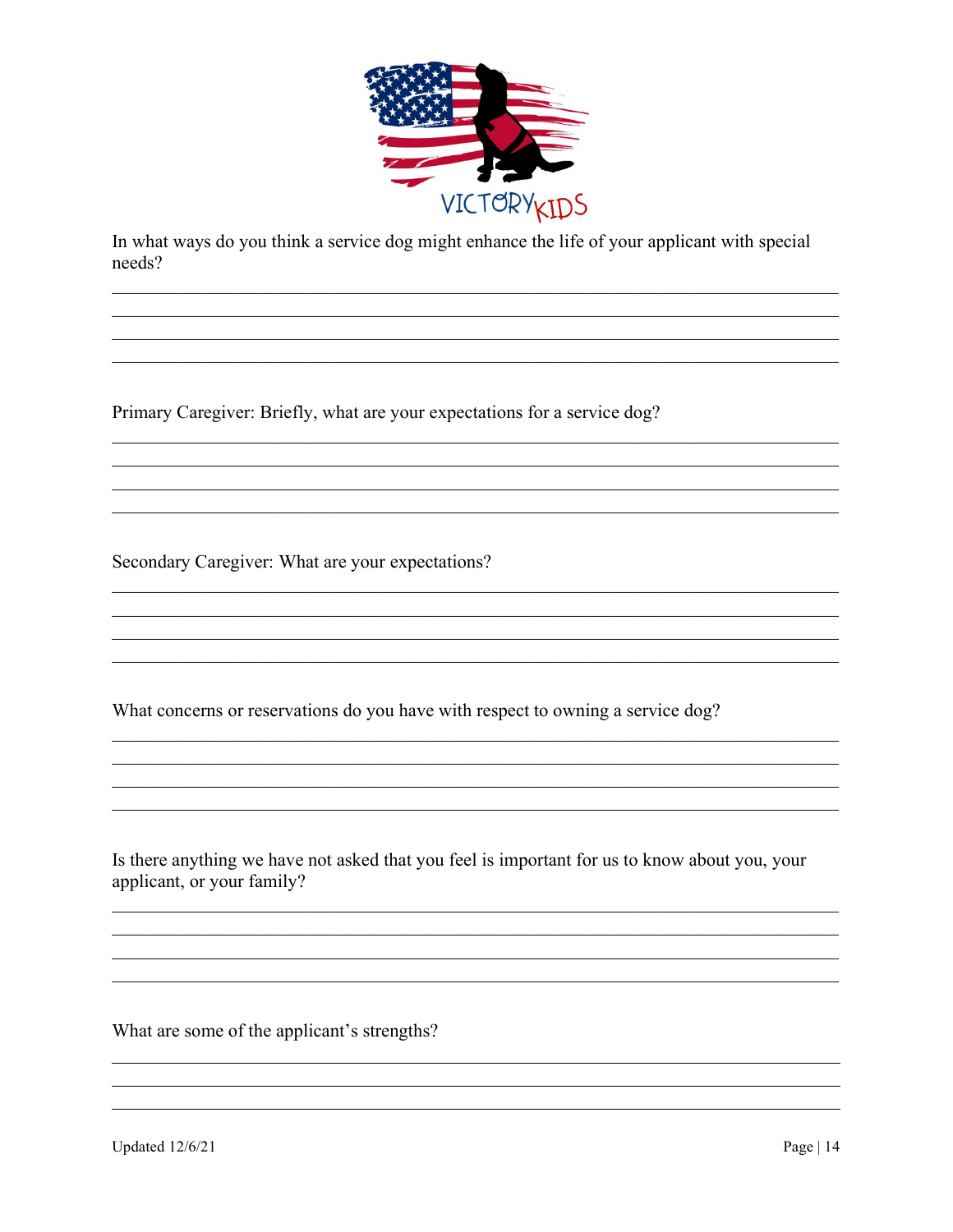

## SECTION 5 – FINANCIALS AND TRAINING COMMITMENT

Victory Service Dogs requires a non-refundable enrollment application fee of \$75 to cover the costs of processing your application, interview, and providing permanent tags and patches if you and a dog enter our training program.

The cost of the program is \$10,000. Do you feel that you can afford a minimum monthly payment of \$200 that will go towards your program cost? \*We do have fundraising support available upon request.  $Y \t N$ 

We estimate the annual cost of dog ownership to be between \$1,500 - \$2,000 per year. Do you feel you can assume the financial responsibility of dog ownership, to include housing/bedding, food, pet insurance and veterinary costs?  $Y \t N$ 

client are accountable for attending training and unexcused absences may result in additional charges to the client, and/or removal from the program. Will you be able to commit to recurring, weekly training that may occur over a period of 18 - 24 months, based on the level of training required? Y N

Will you be able to commit to doing homework with your service dog in-training as instructed by VSD's trainers and attend public locations for service dog training/testing?  $Y \tN$ 

Please understand it may take as long as one year to be matched with a service dog prospect and begin training, but we need to know if you could start soon if capacity allows.

Will you be available to start the program in approximately 90 days?  $Yes$  No

How would you respond to the challenges of having a Service Dog in public, where there might be questions as to the certification and ability to be allowed in establishments? How would you respond and what would you say?

l

 $\overline{\phantom{a}}$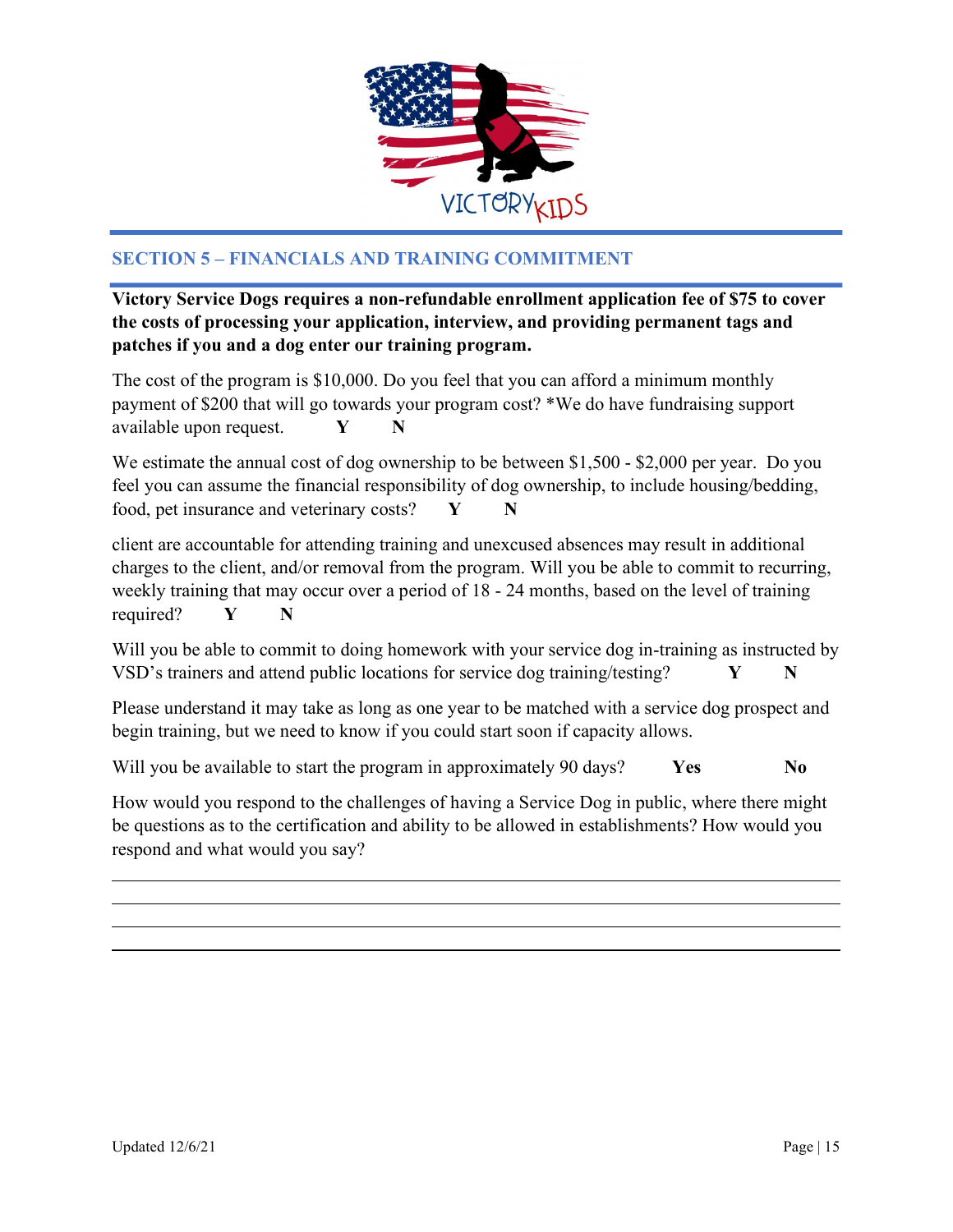

### SECTION 6 – MEDIA RELEASE

Victory Service Dogs periodically uses electronic, traditional media (i.e., photography, video, audio, testimonial(s) and social media) for publicity and/or educational purposes.

By my signature, on this form, I acknowledge receipt of this document and give permission to Victory Service Dogs and its designees to use such reproductions for educational and/or publicity purposes in perpetuity without further consideration for me. I have read the above release and am aware of its contents.

| Primary Caregiver/Parent Signature:                   | Date:     |
|-------------------------------------------------------|-----------|
| Print Name:                                           |           |
| Secondary Caregiver/Parent Signature:                 | Date:     |
| Print Name:                                           | Initials: |
| Signatures must be hand signed and not electronically |           |

## SECTION 7 – ACKNOWLEDGEMENT

Victory Service Dogs is a non-profit organization and relies on donations to train our service dogs. It takes approximately two years to train a service dog. Applicants are not required to participate in any fundraising or public relations activities without their expressed and voluntary involvement. Victory Service Dogs reserves the right to approve/deny a client at any stage of the process in acquiring a Victory Service Dog. We also reserve the right to remove a placed dog that was matched to a client if it is deemed necessary by staff. While VSD does not anticipate any of the above-mentioned problems, we must inform all applicants of these possibilities.

| I have read the above release and am aware of its contents. |           |       |
|-------------------------------------------------------------|-----------|-------|
| Primary Caregiver/Parent Signature:                         |           | Date: |
| Print Name:                                                 |           |       |
| Secondary Caregiver/Parent Signature:                       |           | Date: |
| Print Name:                                                 | Initials: |       |
| Stanatures must be hand stanad and not cleaturatedly        |           |       |

Signatures must be hand signed and not electronically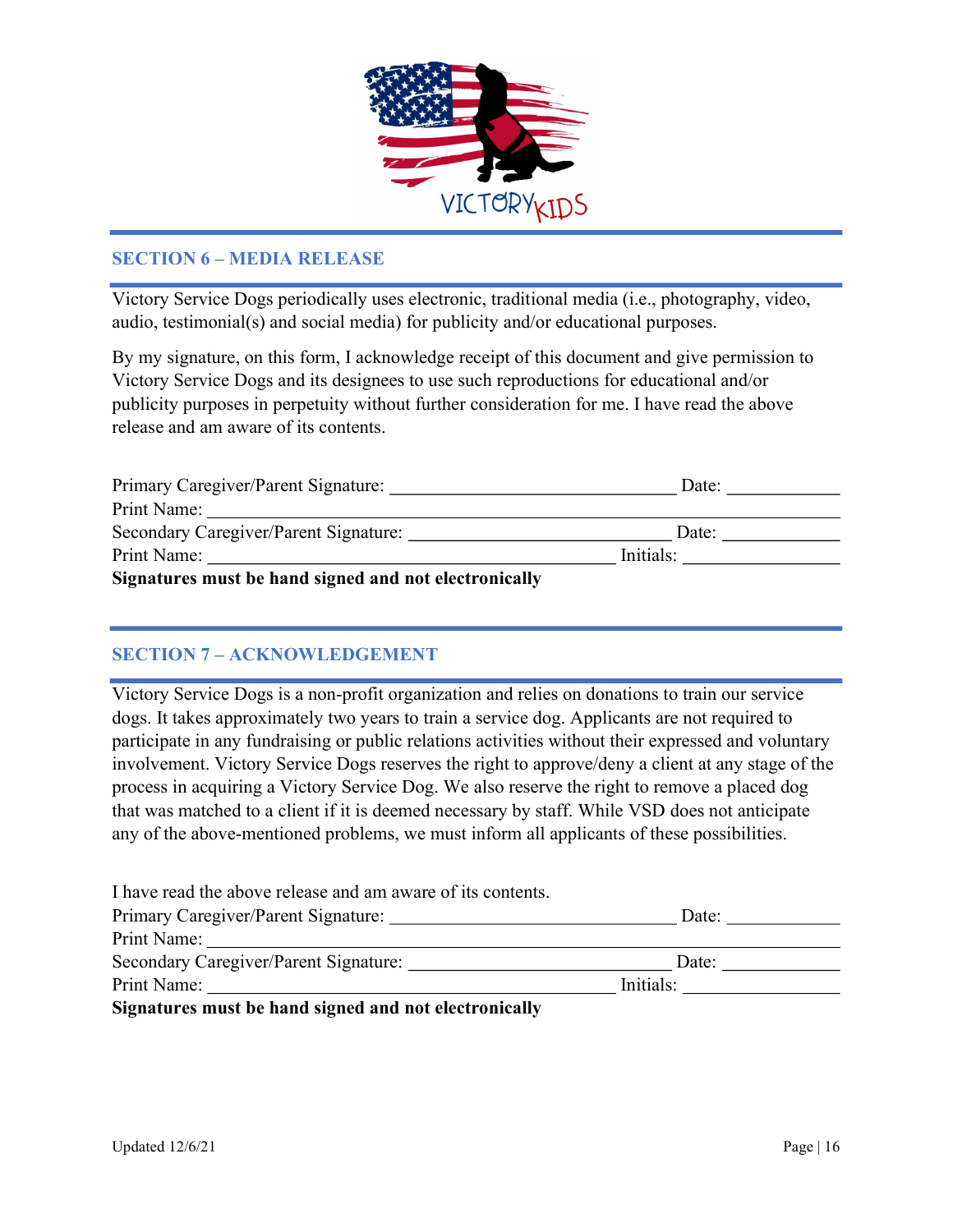

## SECTION 8 – HIPPA AUTHORIZATION FOR RELEASE OF INFORMATION

Victory Service Dogs is fully committed to compliance with HIPPA guidelines, located at www.hhs.gov by: 1. Providing appropriate security for service dog client's PHI. 2. Protecting the privacy of client's medical information. 3. Providing our client's, with proper access, to the medical portion of their application. 4. Appropriately maintaining our client's information in compliance with national standards. If you have any questions or concerns, please bring them to the attention of VSD staff.

ACKNOWLEDGEMENT PROMISE OF PRIVACY TO CLIENT'S PERSONAL HEALTH INFORMATION (PHI) 7 | Page Applicant Authorization for Use and Disclosure of Protected Health Information: By signing, I authorize Victory Service Dogs to use and/or disclose certain protected health information (PHI) about me to any business associate Victory Service Dogs deems necessary beginning with the application process, including service dog training and placement, and ending with termination with Victory Service Dogs. This authorization permits Victory Service Dogs to use and/or disclose the following individually identifiable health information about me: All personal health information relevant to relationship between applicant and Victory Service Dogs. Limited release of information (only as described below):

I elect to opt out of the release of my personal health information. The information listed above may be used or disclosed for, but not limited to, the following purpose(s), unless client has elected to opt out of releasing personal health information: Media publications, marketing promotions, determination of eligibility, customized training, service dog placement, grant writing, and fundraising purposes. The purpose(s) is/are provided so that I can make an informed decision whether to allow release of the information. This authorization will expire on: \_\_\_\_\_\_/\_\_\_\_\_\_/\_\_\_\_\_\_\_\_\_\_\_\_. I do not have to sign this authorization to receive consideration from Victory Service Dogs. In fact, I have the right to refuse to sign this authorization. When my information is used or disclosed pursuant to this authorization, it may be subject to disclosure by the recipient and may no longer be protected by the federal HIPPA Privacy Rule. I have the right to revoke this authorization, in writing, except to the extent that the practice has acted in reliance upon this authorization. My written revocation must be submitted to Victory Service Dogs, 770 Wooten Rd. Suite 103, Colorado Springs, CO 80915. I acknowledge receipt and understanding of this HIPPA Authorization for Release of Information.

| Primary Caregiver/Parent Signature: | Jate: |  |
|-------------------------------------|-------|--|
| Print Name:                         |       |  |